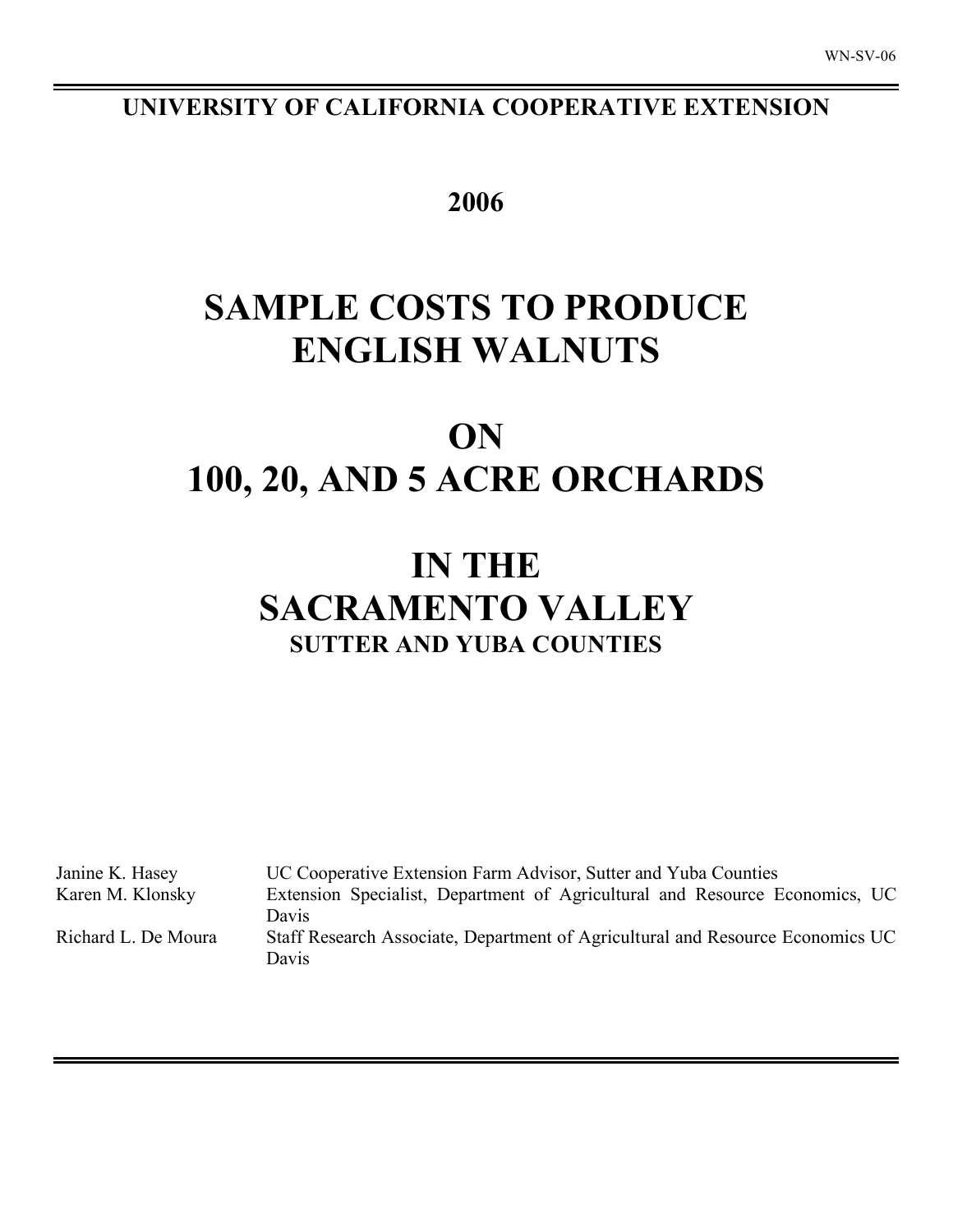### **UNIVERSITY OF CALIFORNIA COOPERATIVE EXTENSION**

# **SAMPLE COST TO PRODUCE WALNUTS ON 100, 20 and 5 ACRE ORCHARDS SACRAMENTO VALLEY - Sutter and Yuba Counties 2006**

### **CONTENTS**

| Table 1. TOTAL WALNUT COSTS & RETURNS FOR 100, 20, & 5 ACRE ORCHARDS 10     |  |
|-----------------------------------------------------------------------------|--|
| Table 2. PER ACRE WALNUT COSTS & RETURNS FOR 100, 20, & 5 ACRE ORCHARDS  11 |  |
|                                                                             |  |
| Table 4. WHOLE FARM EQUIPMENT, INVESTMENTS & BUSINESS OVERHEAD COSTS 12     |  |

#### **INTRODUCTION**

Sample costs to produce English walnuts on 100, 20, and 5 acre farms in the Sacramento Valley – Sutter and Yuba counties are presented in this study. It is assumed that the entire acreage is planted to walnuts. The five and 20 acre farms are contiguous and referred to as homesites or ranchettes. These sites are priced per site rather than per acre as is done for farm land. The large or in this case the 100 acre farm may be contiguous or non-contiguous consisting of fields of various sizes, such as 20 acres or larger and/or smaller. Production operations in this study are based on the 2002 study, *Sample Costs to Establish a Walnut Orchard and Produce Walnuts, Sacramento Valley.* The study was updated with current information. Additional information was collected from small growers (those owning and producing walnuts on 20 acres of land or less), custom equipment operators, farm managers/consultants, handlers, and processors. Interviews were conducted by telephone with approximately 20 individuals in these groups. Another 10 were contacted but were not available at the time or did not return the calls. Most of the sources wanted to remain anonymous and also not have their information disclosed. Grower listings were provided by the Agricultural Commissioner's office. Growers contacted were from Sutter and Yuba counties. Handlers, processors and custom operators contacted were from the Sutter-Yuba area, the Central Coast, and northern San Joaquin Valley.

The question presented to the small grower of 20 acres and less is "How is your orchard work done?". All of the small growers interviewed stated that the farm was not their main source of income and that the work on the farm was done by the grower and/or the family. The growers were either retired or had full time off-farm jobs. In cases where the grower may be getting behind, local or contract labor may be hired for a few days. One of the reasons stated for not having direct hired labor is to avoid workman's compensation costs. Operations normally done by the small grower (20 acres or less) are planting, pruning, hauling the prunings out of the orchard and burning, weed spraying by hand or with a homemade or purchased weed sprayer. Otherwise, operations are coordinated with a neighbor (larger farmer) and done by borrowing the neighbor's equipment or hiring the neighbor to do the job. Some small growers may have an old tractor and a few implements to do a few cultural operations, but most do not have spray or harvest equipment. Therefore, pesticide spraying and harvesting are commonly coordinated with the neighbor who has spray and maybe harvest equipment. If the neighbor uses custom operators for services such as spraying and harvesting, the small grower or the spraying and/or harvesting company coordinates the operations with the neighbor. A couple of growers, having approximately 20 acres, purchased used equipment, to do their cultural operations, including spraying.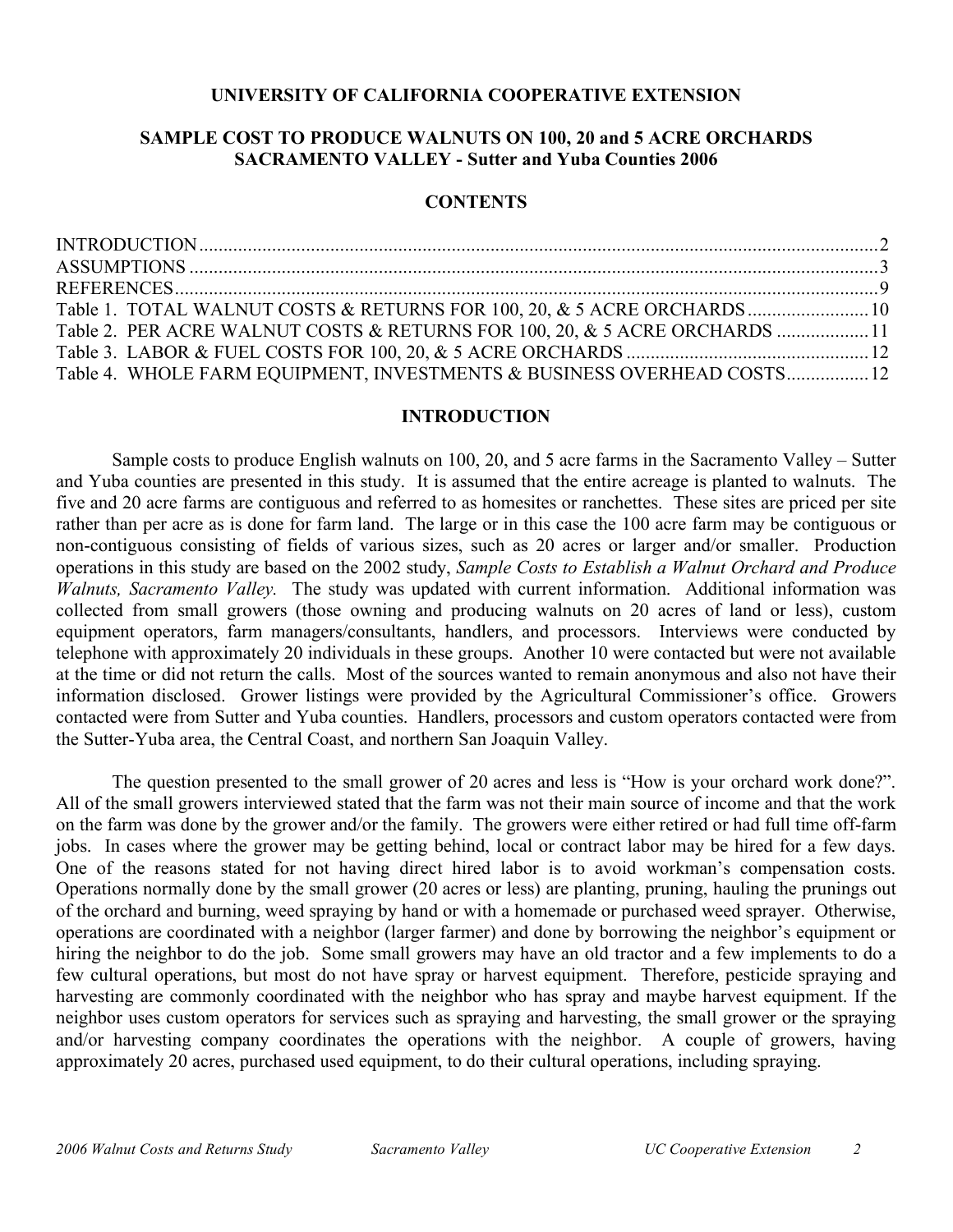Many small farms have been around a long time and the custom operators, handlers, and processors are willing to continue working with these growers, but refuse new five acre growers. The operators, handlers, and processors indicate that it is not profitable for them to deal with the five acre grower. For 20 acre growers, the problems are pretty similar as the five acre, except that the handler or processor in most cases will review each situation separately. The grower with average or above yields and well maintained orchards has a good chance to be accepted by the handler. Some of the concerns or issues with the small grower are that the grower is depending upon others for services; therefore, the orchard is not taken care of properly, resulting in many sticks in the harvested nuts, decreased yields, high cleanout because of poor quality, and extra handling. The orchard may not be of primary concern because it doesn't provide the grower's main income. A common issue expressed by the custom sprayers, custom harvesters, and those doing cultural operations, is that these farms usually do not have enough open space for turning the equipment around in the yard or row ends, loading and unloading the equipment (tractors, sprayers, mowers, shakers, etc.), parking and loading the bulk trailers for harvesting, and for general equipment movement. The trees may be planted to close to a fence or building to work around.

Handlers, processors, and custom operators maintain certain standards for accepting growers based on economic considerations. Most will continue to deal with long time small growers, but prefer or will not accept work from a new five acre grower. Currently, the 20 acre grower is a case by case basis. Also, most custom operators have a minimum charge for the operation, which can be prohibitive to a small grower including the 20 acre grower. In addition to minimum charges, some have a minimum acreage limitation. For the custom operator, there is the cost to deliver and setup the equipment, application or operation and cleanup time. In this report, we assume a minimum charge by a custom operator of \$500 per farm for all operations except harvest which is \$1,500. Handlers, because of the extra work in dealing with small lots, typically charge a higher fee for small acreage and/or low total farm tonnage. Each handler had their own pricing structure for this situation.

It appears that as new small growers come on line, the economics to own equipment, hire custom work, and market their product through processors will be nearly impossible. The minimum charges for custom work and the refusal by handlers and processors to accept their product may make it impossible to have a viable economic unit in 20 acres or less. Different custom operators have different minimums; some base it on minimum charges only and some on a combination of minimum charges and minimum acreage. Minimum acreages mentioned in this survey were 25 acres and 35 acres. One handler even mentioned that 50 acres was considered small, but did not list it as a minimum.

# **ASSUMPTIONS**

The following assumptions refer to tables 1, 2 and 3 and pertain to sample costs to produce walnuts on 100, 20, and 5 acre farms in Sutter and Yuba counties Production practices in this report are based on the *Sample Costs to Establish a Walnut Orchard and Produce Walnuts in the Sacramento Valley, 2002.* The production practices described represent production practices considered typical for a well managed farm in the region. Timing of and types of cultural practices will vary among growers within the regions and from season to season due to variables such as weather, soil and insect and disease pressure. The practices and inputs used in the cost study serve as a guide only.

**Farm.** The hypothetical farms consist of 100, 20, and 5 contiguous acres farmed by the owner and/or family. It is assumed that the entire acreage is planted to walnut orchards. Roads and homestead are not taken into account.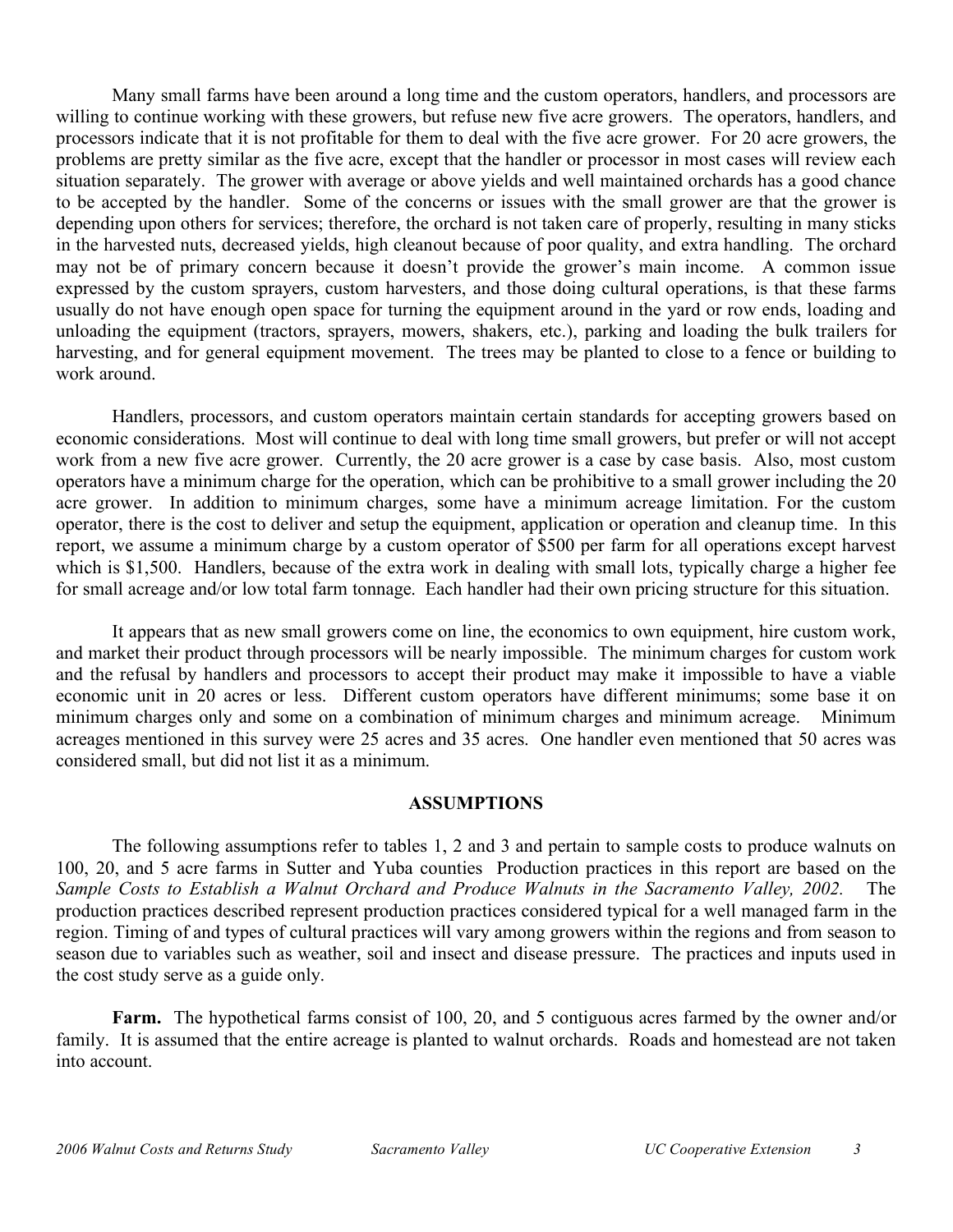**Trees.** No specific variety of English walnuts is planted in this study. Cultivars typically planted in the Sacramento Valley include Chandler, Hartley, Tulare, and Howard. Most orchards will include a small percentage of a second variety to insure pollen shedding and bloom period overlaps. Paradox is the common rootstock on these varieties. The variety planted determines spacing. In this study, the 5/8 inch 2 year old trees are planted on 28' X 28' spacing, 56 trees per acre. The life of the orchard at planting is estimated to be 35 years.

**Pruning.** Pruning to open the canopy, maintain healthy buds, lower tree height, remove dead and undesired limbs is done during the winter months.

*100 Acres*: Pruning is done in alternate years using hand crews and a pruning tower. Prunings are placed in the row middles, pushed to the orchard edge with a tractor and brush rake and burned. One-half of the pruning costs are charged to the orchard each year.

*20 and 5 Acres*: The pruning is done in alternate years or on alternate halves of the orchard each year. The pruning is done mainly by the grower, using pruners on long poles. The prunings are hauled to edge of the orchard. In this report, we assume the grower uses an ATV and trailer to haul the prunings out for burning. One-half of the pruning costs are charged to the orchard each year.

**Fertilization.** Tree nutrient status is determined by leaf analysis by the sampling done in July. One sample per 25 acres is taken in the 100 acre orchard and one each in the 20 and 5 acre orchards. The nitrogen as UN 32 is applied through the sprinkler irrigation system in equal amounts in April and August.

**Irrigation.** The crop uses 42-acre inches of water which the grower applies. In this study, water is calculated to cost \$56.04 per acre-foot or \$4.67 per acre-inch based on current PG&E pumping charges.

**Pest Management.** Written recommendations are required for many pesticides and are made by licensed pest control advisors (PCA). In addition, the PCA monitors the field for pests and nutrition. Growers may hire private PCA's or receive the service as part of a service agreement with an agricultural chemical and fertilizer company. A cost for a PCA is included in the study. Pesticide prices used in this report are taken from a single dealer and shown as full retail. The 100 acre grower would most likely receive a volume discount, but this is not taken into account.

*Vertebrate Pests.* Gophers are controlled with rodent bait applied by moving around the field on the ATV.

*Weeds***.** Weeds are controlled in the tree row with winter and in-season strip sprays. Goal, Surflan and Roundup are applied in November (winter strip spray). Roundup is applied during the growing season (inseason strip spray). Row middles are mowed five times from April through August.

100 acres: 100 acre grower applied the herbicides with a tractor and sprayer and also uses his own equipment for mowing.

20 and 5 acres: All herbicides are applied by the grower using an ATV with sprayer. The growers use custom services for mowing. A minimum charge of \$500 per mowing or \$2,500 for the five mowings applies.

*Insects and Diseases.* Two treatments are assumed for codling moth, Lorsban is applied in June and Asana in July. Husk Fly, aphids, scale, and mites will not occur every year, but for purposes of this study, one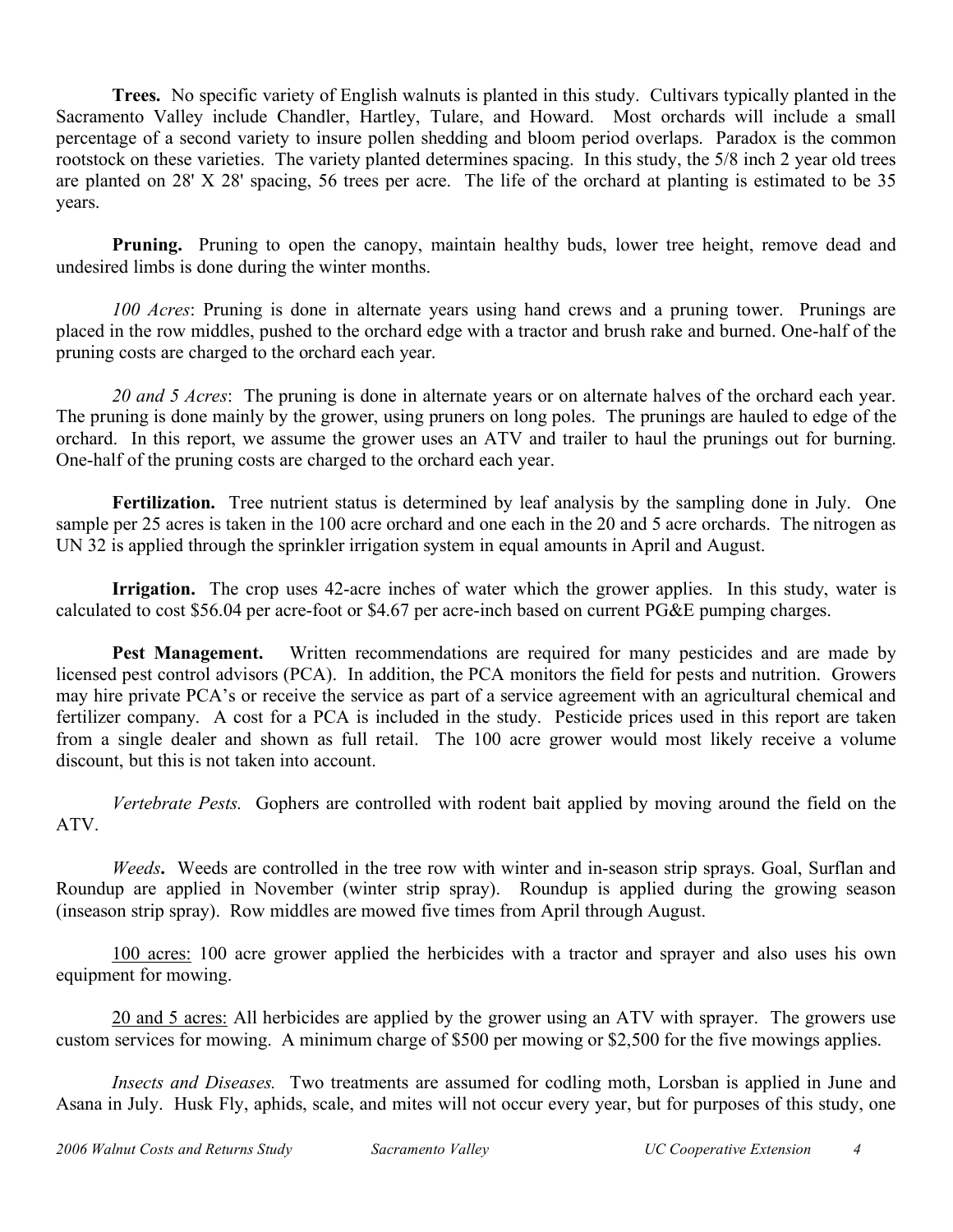treatment per year is considered necessary. Different materials are required to control each pest. Omite is applied in July for mites and represents an average cost for controlling the above insects or mites. Walnut Blight is a spring disease that infects the nutlets and is the only disease treated in this study. Three treatments, two in April and one in May, with Kocide, a copper compound, and Manex are applied.

100 acres: Materials are applied with grower owned equipment.

20 and 5 acres: The materials are custom applied. Minimum charges apply to all application services. Minimum charges will vary, but for this study \$500 per application plus materials is used.

**Harvest.** The walnuts are shaken from the trees, harvested and hauled to the huller/dryer by custom operators. Hand raking is needed to windrow walnuts missed by the sweeper. In this study, the grower or harvester company furnishes the hand rakers and the grower is charged accordingly.

*Shake, sweep and pickup:* Custom operators may charge by the pound or hour. In this study we assume that the charges are by the hour. Charges for shaking are \$100 per hour, sweeping \$45 per hour, and pickup \$120 per hour. We assume that at a yield of 2.5 tons per acre will take one-half hour to shake, one-half hour to sweep, and an hour to pickup.

100 and 20 acres*:* The cost per acre is \$193.

5 acres: Without a minimum charge the cost would be \$965. However, a minimum charge will exist for all custom harvesting although they vary. For this study the charge is \$1,500 per acre. This results in an additional charge of \$535 for the five acres or \$107 per acre.

*Hand rake:* The charge is \$16 per acre for labor and does not vary with size of operation in this study.

*Hulling and Drying***.** Hulling and drying costs vary based on farm size or total farm yield. The basic hulling and drying costs were similar among dryers, but the price structure for low total farm tonnage and small farms varied. For this study, a slight differential is used to calculate the hulling and drying costs.

100 acres: The cost used is \$110 per ton for 250 tons (2.5 tons per acre).

20 acres: The cost used is \$115 per ton for 50 tons (2.5 tons per acre).

5 acres: The cost used is \$120 per ton for 10 tons (2.5 tons per acre).

*Yields.* Annual yields for English varieties are measured in clean, dry, in-shell tons or pounds per acre. The yield in this study is taken from the Sutter County Annual Crop Report. The yield used in this study, 2.5 tons per acre, is a five year average increased by 50% to represent yields from a well managed orchard.

*Returns.* Actual price depends on a number of factors such as demand, size of the state crop, variety, nut size, and quality. A five year average price of \$0.61 per pound based on the Sutter County Annual Crop Report is used in this study to determine income.

**Pickup/ATV.** It is assumed that all growers own an ATV, although this question was not asked in the survey. The ATV is used for weed control on the small farms and is included in those costs when applicable. It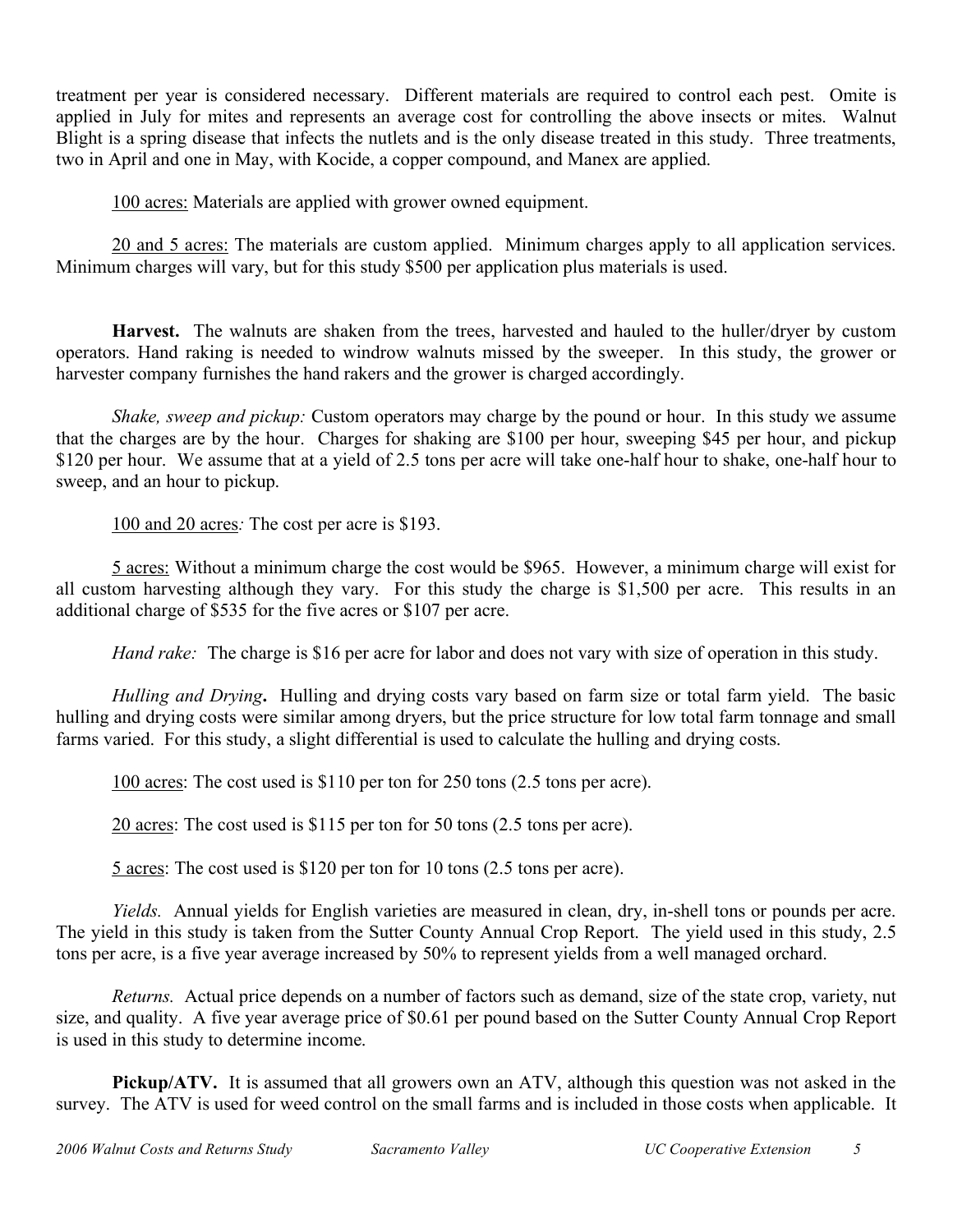is also used to collect leaf samples, bait gophers on all farms and is included in those costs. The line item is for general use such as checking the orchard and irrigation system. A pickup is used for business on the ranch and for some off ranch business except on the five acre farm. Estimated costs are shown for the 100 and 20 acre farms only.

**Labor.** Hourly wages for workers are \$10.50 for skilled labor and \$7.50 per hour for unskilled. Adding 38% for the employer's share of federal and state payroll taxes, insurance, and other possible benefits gives the labor rates shown of \$14.49 per hour for skilled labor, and \$10.35 per hour for unskilled labor.

**Equipment Operating Costs.** Repair costs are based on purchase price, annual hours of use, total hours of life, and repair coefficients formulated by ASAE. Fuel and lubrication costs are also determined by ASAE equations based on maximum PTO horsepower, and fuel type. Prices for on-farm delivery of diesel and gasoline are \$2.00 and \$2.55 per gallon, respectively. On farm delivery prices vary by volume and delivery – bobtail truck or tanker truck. Discount fuel prices may not be available for the five and 20 acre farms.

**Interest on Operating Capital.** Interest on operating capital is based on cash operating costs and is calculated monthly until harvest at a nominal rate of 9.25% per year. A nominal interest rate is the typical market cost of borrowed funds. The interest cost of post harvest operations is discounted back to the last harvest month using a negative interest charge. The rate will vary depending upon various factors, but the rate for this study is considered a typical lending rate by a farm lending agency as of January 2006.

### **Overhead**

**Cash Overhead.** Cash overhead consists of various cash expenses paid out during the year that are assigned to the whole farm and not to a particular operation. These costs include property taxes, interest on operating capital, office expense, liability and property insurance, sanitation services, and equipment repairs. Employee benefits, insurance, and payroll taxes are included in labor costs and not in overhead (see Labor).

**Property Taxes***.* Counties charge a base property tax rate of 1% on the assessed value of the property. In some counties special assessment districts exist and charge additional taxes on property including equipment, buildings, and improvements. For this study, county taxes are calculated as 1% of the average value of the property. Average value equals new cost plus salvage value divided by 2 on a per acre basis.

**Insurance***.* Insurance for farm investments varies depending on the assets included and the amount of coverage. Property insurance provides coverage for property loss and is charged at 0.70% of the average value of the assets over their useful life. Liability insurance covers accidents on the farm and costs vary by farm size.

**Office Expense.** Office and business expenses are estimated. These expenses include office supplies, telephones, bookkeeping, accounting, legal fees, road maintenance, shop and office utilities and miscellaneous administrative costs.

**Establishment Cost.** Costs to establish the orchard are used to determine the non-cash overhead expenses, capital recovery, and interest on investment for the production years. The establishment cost is the sum of cash costs for land preparation, planting, trees, production expenses, and cash overhead for growing walnut trees through the first year nuts are harvested less returns from production. Establishment costs are amortized beginning in the fifth year over the remaining 31 years of production. No establishment costs are calculated in this study. Due to minimum charges by custom operators, the per acre establishment cost would be considerably higher for the 5 and 20 acre farms than the 100 acre farm.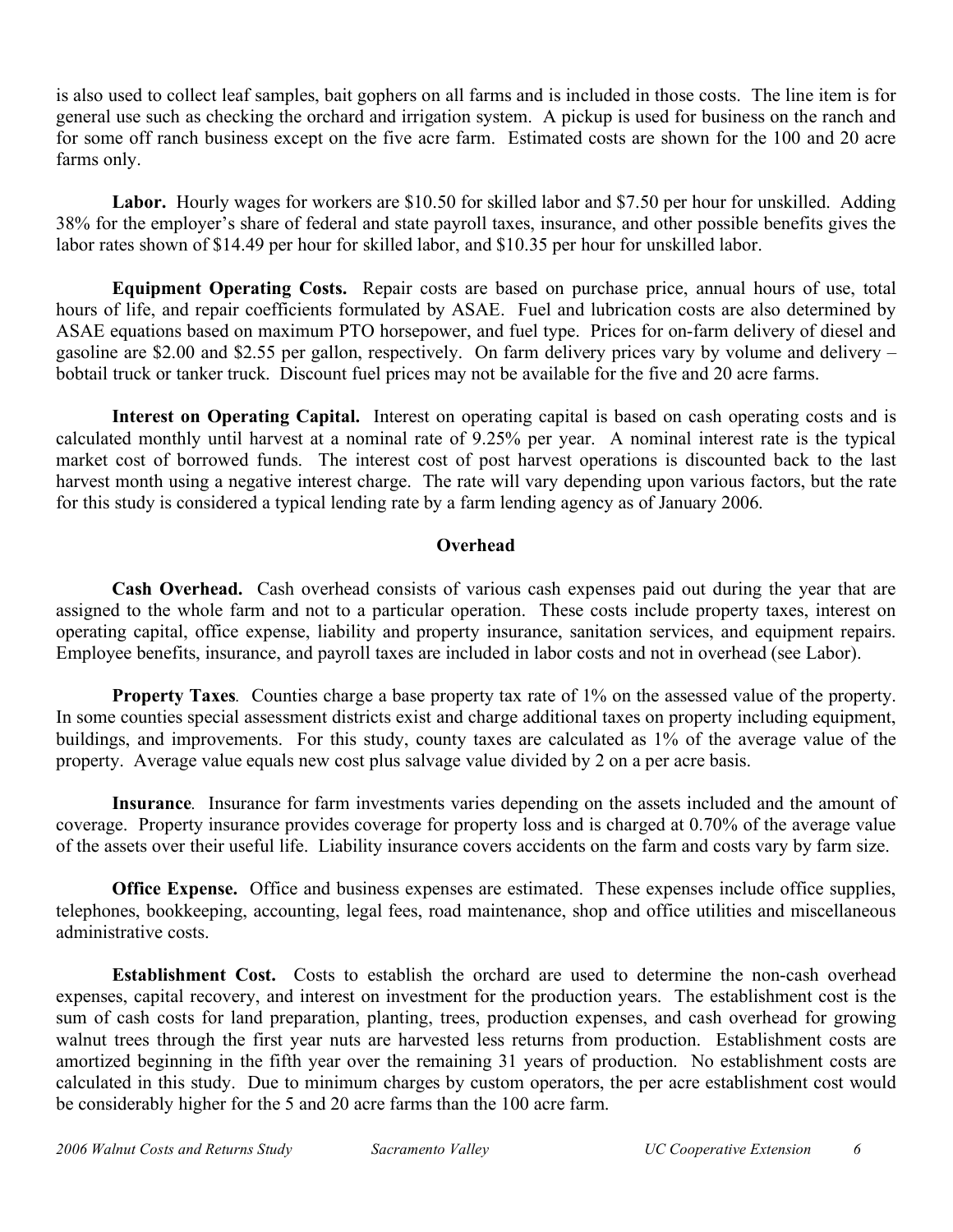**Investment Repairs.** Costs are calculated as 2% of the purchase price on investments.

**Non-cash Overhead (Investments)**. Non-cash overhead is calculated as the capital recovery cost for equipment and other farm investments. Although farm equipment used for walnuts may be purchased new or used, this study shows the current purchase price for new equipment. The new purchase price is adjusted to 60% to indicate a mix of new and used equipment. Annual ownership costs (equipment and investments) are shown in the tables and represent the capital recovery cost for investments on an annual per acre basis.

*Capital Recovery Costs*. Capital recovery cost is the annual depreciation and interest costs for a capital investment. It is the amount of money required each year to recover the difference between the purchase price and salvage value (unrecovered capital). It is equivalent to the annual payment on a loan for the investment with the down payment equal to the discounted salvage value. This is a more complex method of calculating ownership costs than straight-line depreciation and opportunity costs, but more accurately represents the annual costs of ownership because it takes the time value of money into account (Boehlje and Eidman). The formula for the calculation of the annual capital recovery costs is ((Purchase Price – Salvage Value) x Capital Recovery Factor) + (Salvage Value x Interest Rate).

*Salvage Value*. Salvage value is an estimate of the remaining value of an investment at the end of its useful life. For farm machinery (tractors and implements) the remaining value is a percentage of the new cost of the investment (Boehlje and Eidman). The percent remaining value is calculated from equations developed by the American Society of Agricultural Engineers (ASAE) based on equipment type and years of life. The life in years is estimated by dividing the wear out life, as given by ASAE by the annual hours of use in this operation. For other investments including irrigation systems, buildings, and miscellaneous equipment, the value at the end of its useful life is zero. The salvage value for land is the purchase price because land does not depreciate. The purchase price and salvage value for equipment and investments are shown in Table 5.

*Capital Recovery Factor*. Capital recovery factor is the amortization factor or annual payment whose present value at compound interest is 1. The amortization factor is a table value that corresponds to the interest rate used and the life of the machine.

*Interest Rate.* The interest rate of 6.25% used to calculate capital recovery cost. The rate will vary depending upon the loan amount and other lending agency conditions, but is the basic suggested rate by a farm lending agency as of January 2006.

**Land.** Values for bare land (vegetable and field crop land) ranges from \$2,500 to \$6,500 per acre. For this study, the land value used for the 100 acre farm is \$3,250 per acre. Rural residential ranged from \$200,000 to \$500,000 per site. A 20 acre site at \$350,000 per site equals \$17,500 per acre and a five acre site at \$250,000 per site equals \$50,000 per acre. Five acre sites are not zoned in Sutter and Yuba counties, so no official prices are available (per real estate agent).

**Buildings**. Metal building(s) on a cement slab total approximately 2,400 square feet. The buildings are used for shops and equipment storage. The building is located on the 100 acre farm. The small growers that owned some equipment had a small (small not defined) building for a shop. No cost is shown for buildings on the small farms.

**Irrigation System.** The irrigation system is a micro irrigation system commercially installed in the orchard. Some of the small growers indicated that they attempted all or a portion of the installation; but for this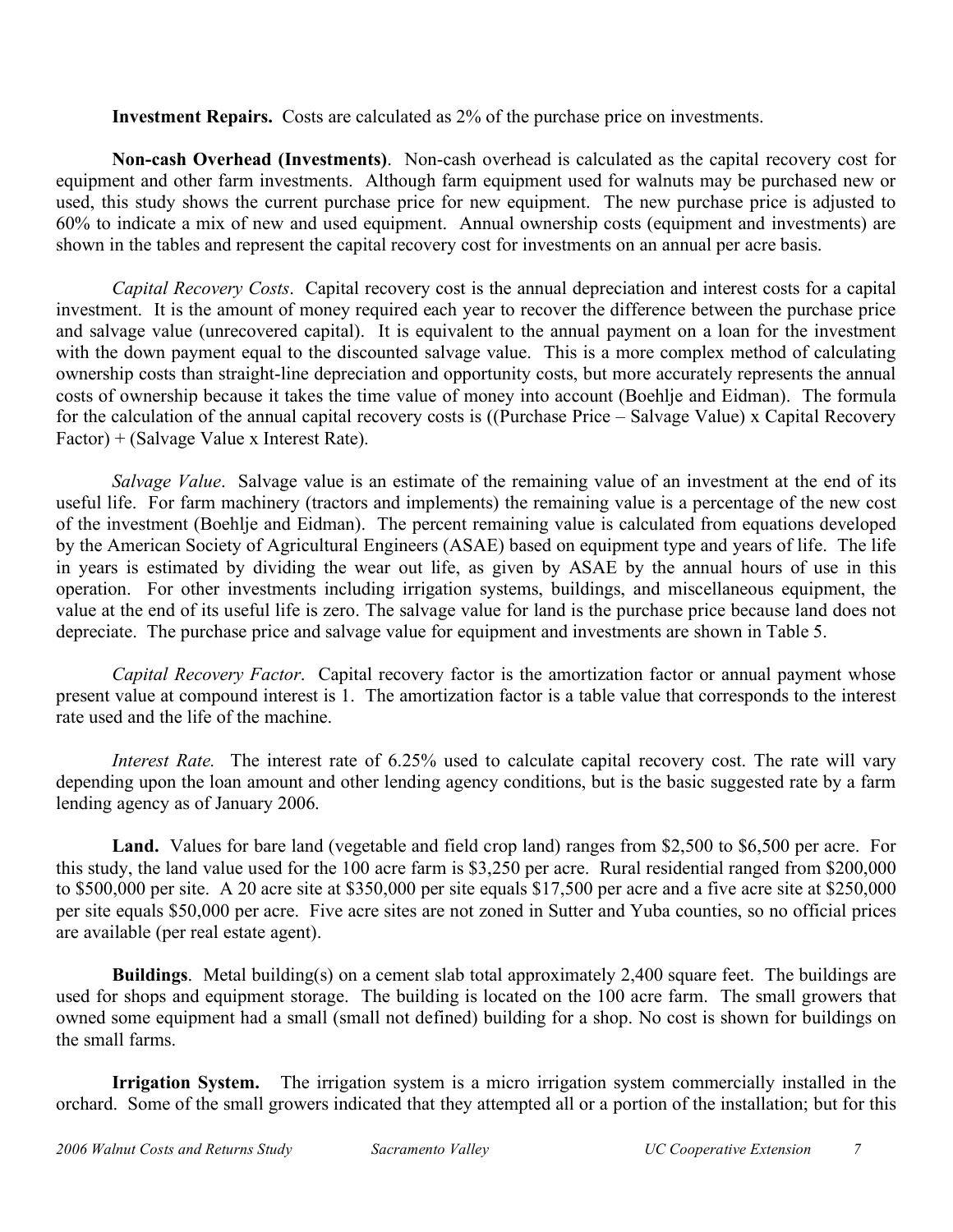study a commercial installation is assumed. Water is pumped to the orchard, after running through a filtration station, into the micro sprinkler system. For this study, a pump and well already existed.

**Fuel Tanks**. Two 500-gallon fuel tanks are placed on stands in cement containment meeting Federal, State, and local regulations on the 100 acre farm. Fuel is delivered to the equipment by gravity feed. No fuel is delivered to the 5 and 20 acre farms.

**Tools**. Includes shop tools/equipment, hand tools and field tools such as pruning equipment.

**Equipment Costs**. Equipment costs are composed of three parts: non-cash overhead, cash overhead, and operating costs. Both of the overhead factors have been discussed in previous sections. The operating costs consist of repairs, fuel, and lubrication and are discussed under operating costs.

**Table Values.** Due to rounding, the totals may be slightly different from the sum of the components.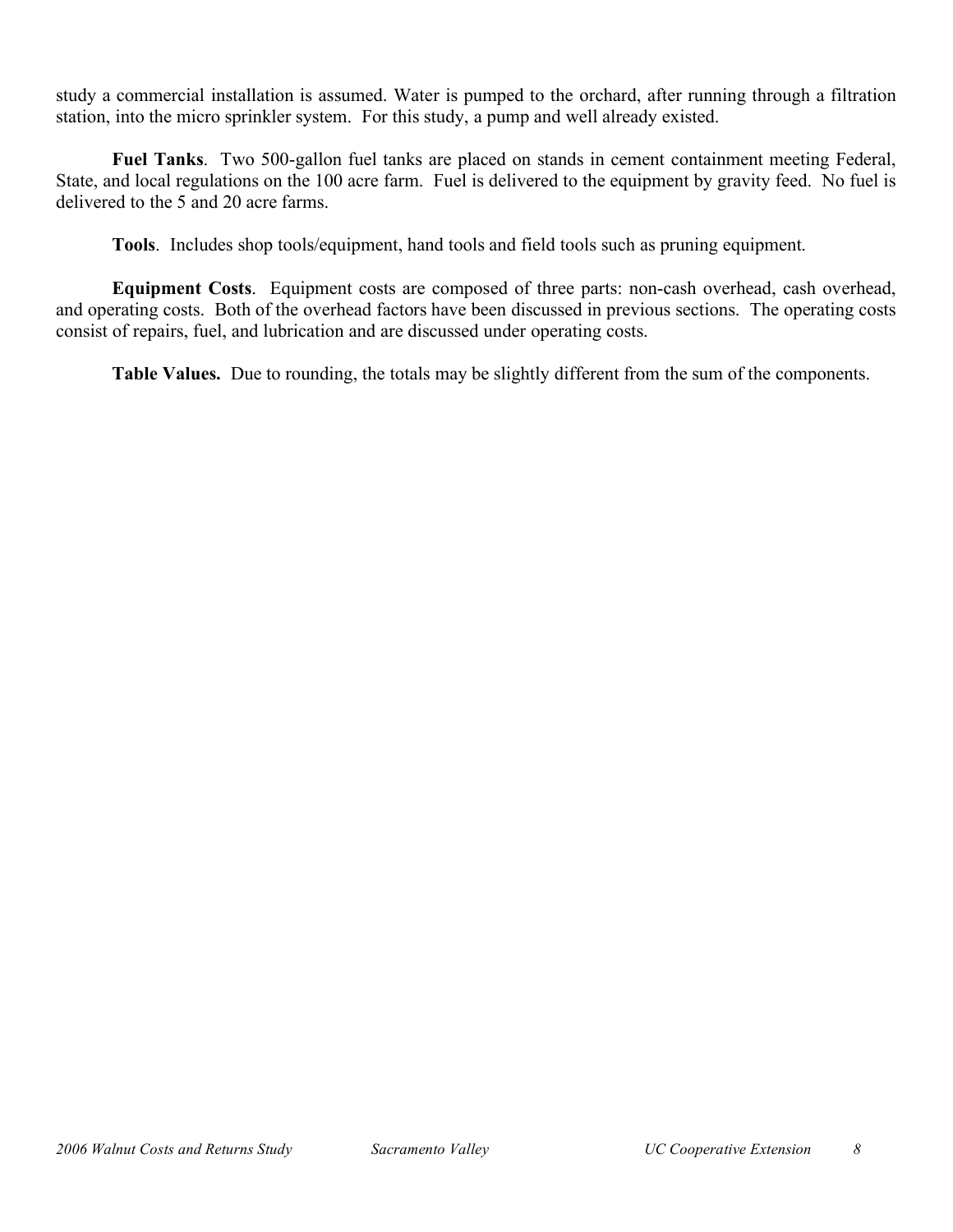### **REFERENCES**

- Agricultural Commissioner. 2006. Annual Crop Reports, 2001, 2002, 2003, 2004, 2005. Sutter County, Yuba, CA.
- American Society of Agricultural Engineers. (ASAE). 1992. *American Society of Agricultural Engineers Standards Yearbook*. St. Joseph, MO.

Boehlje, Michael D., and Vernon R. Eidman. 1984. *Farm Management*. John Wiley and Sons. New York, NY.

- Buchner, Richard, John Edstrom, Janine Hasey, Bill Krueger, Bill Olson, Wilbur Reil, Karen Klonsky, and Richard L. De Moura. 2002. *Sample Costs to Establish and Produce Walnuts, Sacramento Valley.* University of California, Cooperative Extension. Department of Agricultural and Resource Economics. Davis, CA.
- California Chapter of the American Society of Farm Managers and rural Appraisers. *Trends In Agricultural Land and Lease Values*. 2005. Woodbridge. CA
- Integrated Pest Management Education and Publications. "UC IPM Pest Management Guidelines: Walnut". In M. L. Flint (ed.) *UC IPM Pest Management Guidelines*. University of California. Division of Agriculture and Natural Resources. Oakland, CA. Publication 3339.
- Ramos, David E. (ed.). *Walnut Production Manual*. University of California, Division of Agricultural and Natural Resources. Oakland, CA. Publication 3373.
- Reil, Wilbur. 2001. *Walnut Production in Yolo and Solano Counties of California.* University of California Cooperative Extension. Woodland, CA.
- Schwankl, Larry, Terry Prichard, Blaine Hanson, Ilene Wellman. 2000. *Costs of Pressurized Irrigation Systems for Tree Crops.* University of California, Division of Agriculture and Natural Resources. Oakland, CA. Publication 21585.

-----------------------------------------------------------------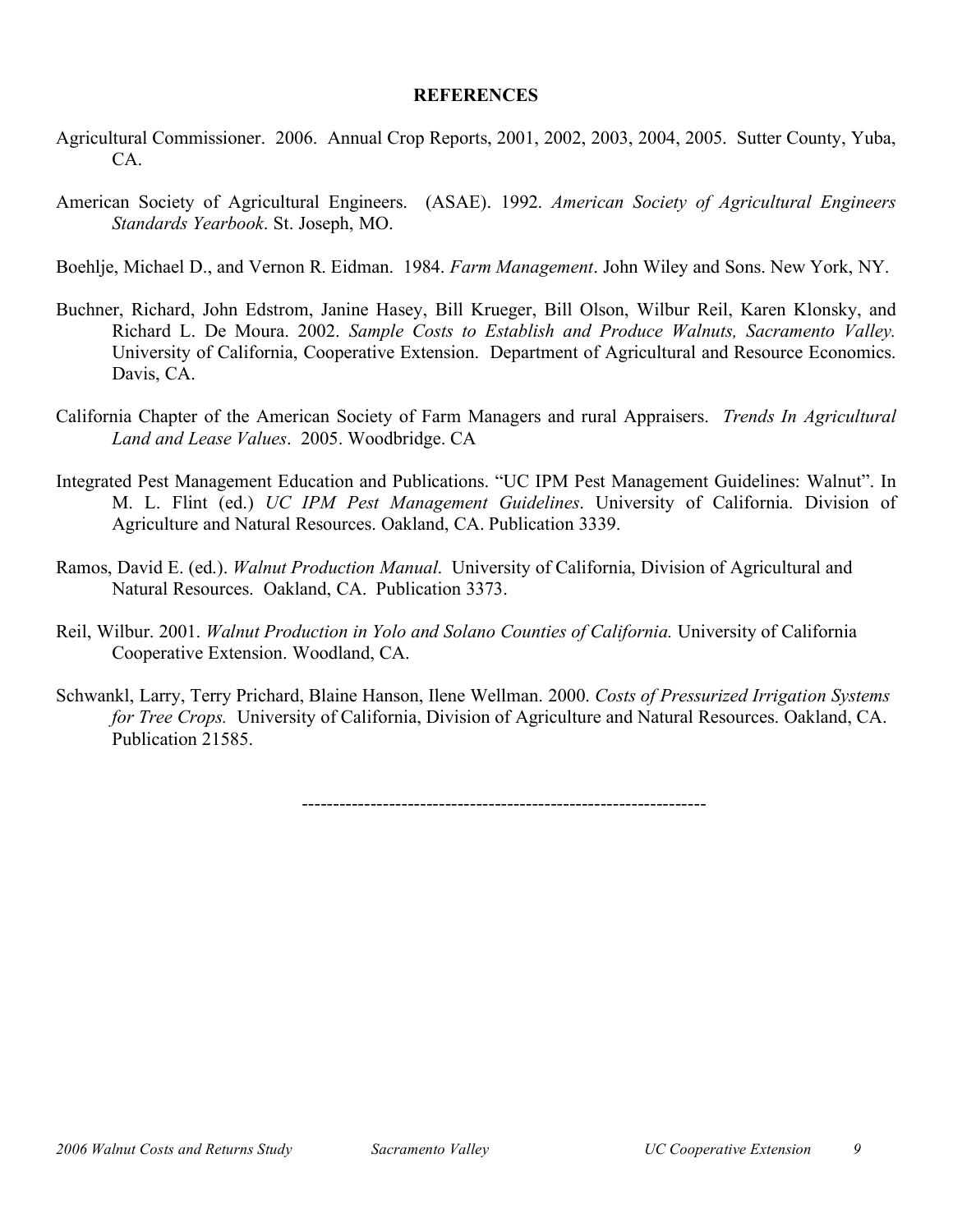# UC COOPERATIVE EXTENSION **Table 1. TOTAL WALNUT COSTS AND RETURNS FOR 100, 20, AND 5 ACRE ORCHARDS**

Sutter and Yuba Counties 2006

|                                        | Farm Size in acres: | 100     | 20        | 5            |
|----------------------------------------|---------------------|---------|-----------|--------------|
|                                        |                     |         | \$/Farm   |              |
| Walnuts: Returns $5,000$ lbs x $$0.61$ |                     | 305,000 | 61,000    | 15,250       |
|                                        |                     |         |           |              |
| Prune: Alternate Years 1/2 cost        |                     | 10,100  | 4,140     | 1,035        |
| <b>Brush Disposal</b>                  |                     | 1,800   | 900       | 225          |
| Rodents: Gopher Control                |                     | 300     | 60        | 15           |
| Weed: Mow Tree Row Middles 5X          |                     | 3,600   | 2,500     | 2,500        |
| Irrigate: (water $&$ labor)            |                     | 20,600  | 4,120     | 1,030        |
| Disease: Spray Walnut Blight 3X        |                     | 15,600  | 4,640     | 2,135        |
| Fertilize: Nitrogen                    |                     | 10,000  | 2,000     | 500          |
| Insect: Spray Codling Moth 2X          |                     | 6,300   | 2,240     | 1,210        |
| Fertilize: Leaf Analysis               |                     | 200     | 60        | 45           |
| Weed: Spray Tree Row (inseason)        |                     | 1,300   | 220       | 55           |
| Insect: Mites/Miscellaneous            |                     | 5,100   | 1,520     | 705          |
| Harvest Aide: Spray 50% of orchard     |                     | 2,500   | $\theta$  | $\mathbf{0}$ |
| Weed: Spray Tree Row (dormant season)  |                     | 5,900   | 1,160     | 295          |
| <b>ATV Miscellaneous Use</b>           |                     | 5,600   | 1,120     | 280          |
| Pickup Business Use                    |                     | 8,200   | 2,300     | $\mathbf{0}$ |
| PCA Service                            |                     | 3,000   | 600       | 150          |
| TOTAL CULTURAL                         |                     | 100,100 | 27,580    | 10,180       |
| Harvest: Shake, Sweep, Pickup          |                     | 19,200  | 3,840     | 1,505        |
| Harvest: Haul                          |                     | 3,800   | 760       | 190          |
| Harvest: Hand Rake                     |                     | 1,600   | 320       | 80           |
| Harvest: Dry, Hull                     |                     | 27,500  | 5,760     | 1,500        |
| <b>TOTAL HARVEST</b>                   |                     | 52,100  | 10,680    | 3,275        |
| Interest on Operating Capital @ 9.25%  |                     | 4,200   | 1,240     | 450          |
| TOTAL OPERATING COSTS/ACRE             |                     | 156,400 | 39,500    | 13,905       |
| NET RETURNS ABOVE OPERATING COSTS      |                     | 148,600 | 21,500    | 1,345        |
| Cash Overhead:                         |                     |         |           |              |
| Office Expense                         |                     | 5,000   | 1,500     | 1,000        |
| Liability Insurance                    |                     | 500     | 420       | 430          |
| Property Taxes                         |                     | 4,600   | 3,760     | 2,565        |
| Property Insurance                     |                     | 900     | 180       | 45           |
| <b>Investment Repairs</b>              |                     | 6,100   | 400       | 95           |
| TOTAL CASH OVERHEAD COSTS/ACRE         |                     | 17,100  | 6,260     | 4,135        |
| TOTAL CASH COSTS PER ACRE              |                     | 173,500 | 45,760    | 18,040       |
| NET RETURNS ABOVE CASH COSTS           |                     | 131,500 | 15,240    | $-2,790$     |
| Non-Cash Overhead:                     |                     |         |           |              |
| Buildings 2400 sqft                    |                     | 7,100   |           |              |
| Fuel Tanks Above Ground                |                     | 500     |           |              |
| Shop/Field Tools                       |                     | 1,600   | 520       | 105          |
| Micro Sprinkler Irrigation System      |                     | 5,600   | 1,200     | 300          |
| Land                                   |                     | 20,300  | 21,880    | 15,625       |
| Equipment                              |                     | 8,700   | 2,720     | 770          |
| TOTAL NON-CASH OVERHEAD COSTS          |                     | 43,800  | 26,320    | 16,800       |
| TOTAL COSTS PER FARM                   |                     | 217,300 | 72,080    | 34,840       |
| NET RETURNS ABOVE TOTAL COSTS          |                     | 87,700  | $-11,080$ | $-19,590$    |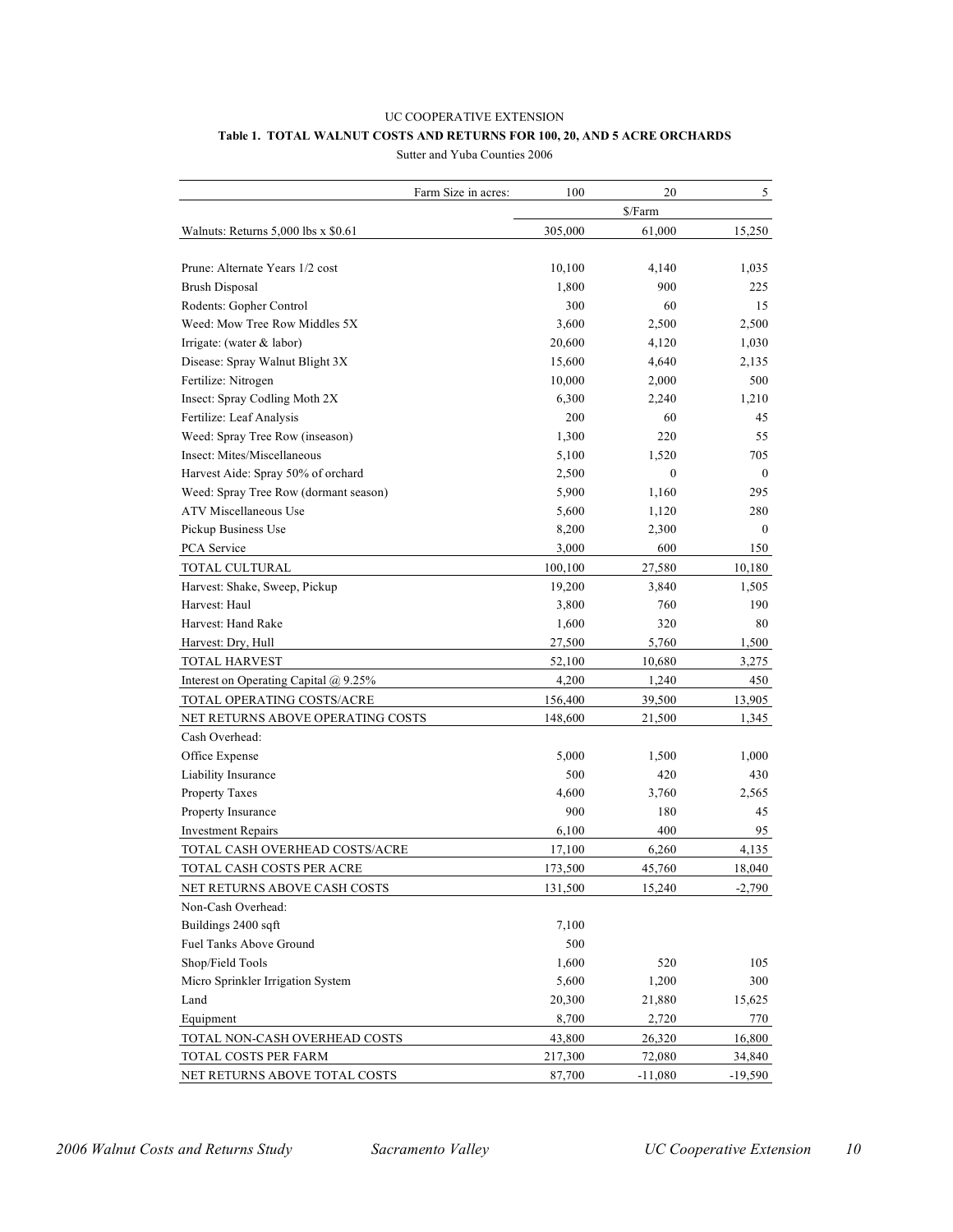# UC COOPERATIVE EXTENSION **Table 2. WALNUT PER ACRE COSTS AND RETURNS FOR 100, 20 and 5 ACRE ORCHARDS**

Sutter - Yuba Counties 2006

|                                       | Farm Size in acres: | 100   | 20      | 5     |
|---------------------------------------|---------------------|-------|---------|-------|
|                                       |                     |       | \$/acre |       |
| Walnuts: Returns 5,000 lbs x \$0.61   |                     | 3,050 | 3,050   | 3,050 |
|                                       |                     |       |         |       |
| Prune: Alternate Years 1/2 cost       |                     | 101   | 207     | 207   |
| <b>Brush Disposal</b>                 |                     | 18    | 45      | 45    |
| Rodents: Gopher Control               |                     | 3     | 3       | 3     |
| Weed: Mow Tree Row Middles 5X         |                     | 36    | 125     | 500   |
| Irrigate: (water $&$ labor)           |                     | 206   | 206     | 206   |
| Disease: Spray Walnut Blight 3X       |                     | 156   | 232     | 427   |
| Fertilize: Nitrogen                   |                     | 100   | 100     | 100   |
| Insect: Spray Codling Moth 2X         |                     | 63    | 112     | 242   |
| Fertilize: Leaf Analysis              |                     | 2     | 3       | 9     |
| Weed: Spray Tree Row (in season)      |                     | 13    | 11      | 11    |
| Insect: Miscellaneous                 |                     | 51    | 76      | 141   |
| Harvest Aide: Spray 50% of orchard    |                     | 25    |         |       |
| Weed: Spray Tree Row (dormant season) |                     | 59    | 58      | 59    |
| <b>ATV Miscellaneous Use</b>          |                     | 56    | 56      | 56    |
| Pickup Business Use                   |                     | 82    | 115     |       |
| PCA Service                           |                     | 30    | 30      | 30    |
| <b>TOTAL CULTURAL</b>                 |                     | 1,001 | 1,379   | 2,036 |
| Harvest: Shake, Sweep, Pickup         |                     | 192   | 192     | 301   |
| Harvest: Haul                         |                     | 38    | 38      | 38    |
| Harvest: Hand Rake                    |                     | 16    | 16      | 16    |
| Harvest: Dry, Hull                    |                     | 275   | 288     | 300   |
| <b>TOTAL HARVEST</b>                  |                     | 521   | 534     | 655   |
| Interest on Operating Capital @ 9.25% |                     | 42    | 62      | 90    |
| TOTAL OPERATING COSTS/ACRE            |                     | 1,564 | 1,975   | 2,781 |
| Cash Overhead:                        |                     |       |         |       |
| Office Expense                        |                     | 50    | 75      | 200   |
| Liability Insurance                   |                     | 5     | 21      | 86    |
| Property Taxes                        |                     | 46    | 188     | 513   |
| Property Insurance                    |                     | 9     | 9       | 9     |
| <b>Investment Repairs</b>             |                     | 61    | 20      | 19    |
| TOTAL CASH OVERHEAD COSTS/ACRE        |                     | 171   | 313     | 827   |
| TOTAL CASH COSTS PER ACRE             |                     | 1,735 | 2,288   | 3,608 |
| Non-Cash Overhead:                    |                     |       |         |       |
| Buildings 2400 sqft                   |                     | 71    |         |       |
| Fuel Tanks Above Ground               |                     | 5     |         |       |
| Shop/Field Tools                      |                     | 16    | 26      | 21    |
| Micro Sprinkler Irrigation System     |                     | 56    | 60      | 60    |
| Land                                  |                     | 203   | 1,094   | 3,125 |
| Equipment                             |                     | 87    | 136     | 154   |
| TOTAL NON-CASH OVERHEAD COSTS         |                     | 438   | 1,316   | 3,360 |
| TOTAL COSTS PER ACRE                  |                     | 2,173 | 3,604   | 6,968 |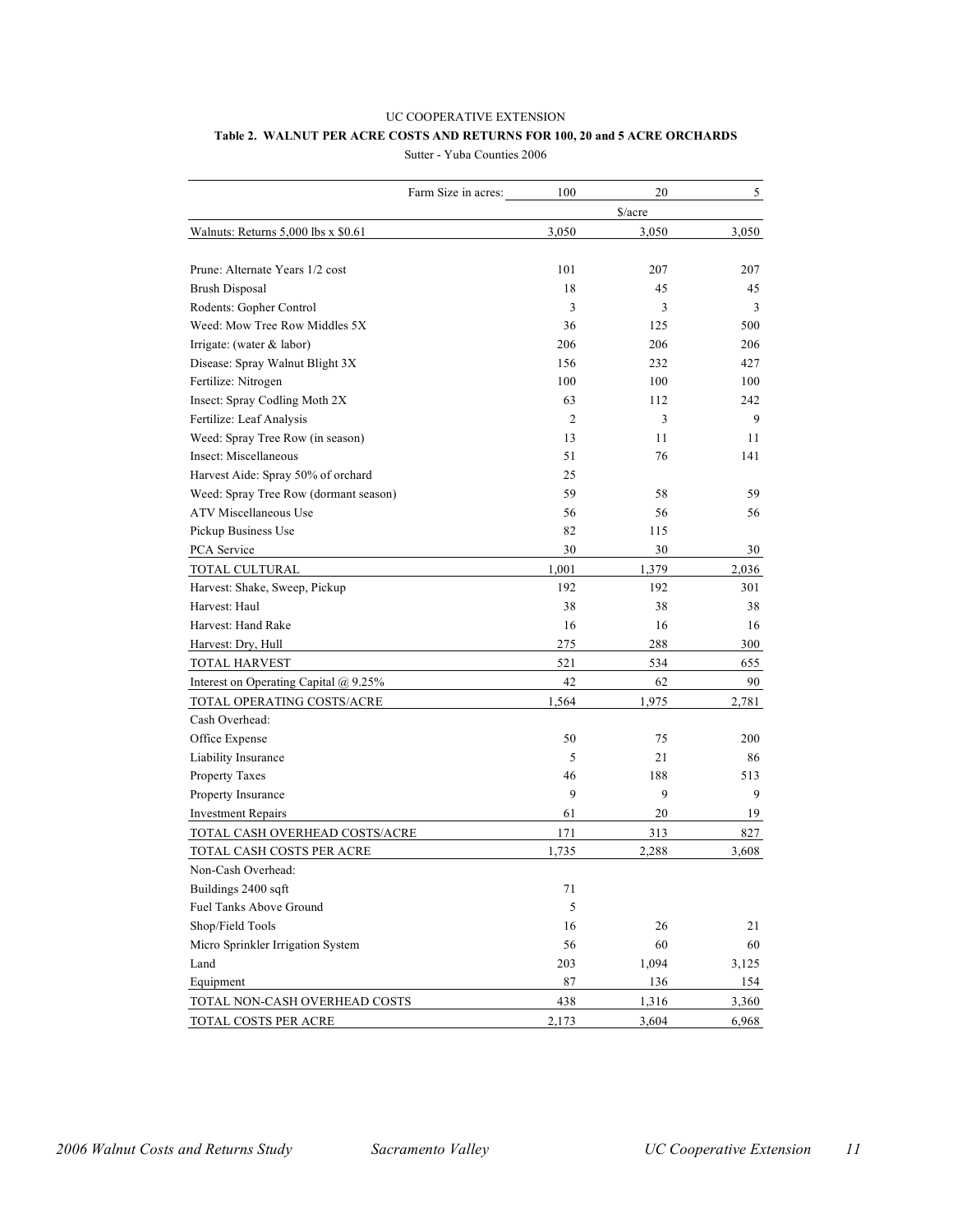#### UC COOPERATIVE EXTENSION **Table 3. LABOR AND FUEL COSTS FOR 100, 20, AND 5 ACRE ORCHARDS** SUTTER - YUBA REGION 2006

| Farm Size in Acres  |                      | 100      |         |         | 20       |                             |          |          |                             |          |
|---------------------|----------------------|----------|---------|---------|----------|-----------------------------|----------|----------|-----------------------------|----------|
|                     | $$/hr*$              | Hrs/Acre | \$/Acre | \$/Farm | Hrs/Acre | \$/Acre                     | \$/Farm  | Hrs/Acre | \$/Acre                     | \$/Farm  |
| Labor - Machine     | 14.49                | 15.20    | 220     | 22,025  | 9.92     | 144                         | 2,875    | 5.98     | 87                          | 433      |
| Labor - Non Machine | 10.35                | 6.21     | 64      | 6.427   | 27.05    | 280                         | 5,599    | 24.10    | 249                         | 1,247    |
|                     | $\frac{\sqrt{2}}{2}$ | Gal/Acre | \$/Acre | \$/Farm | Gal/Acre | $\frac{\text{A}}{\text{A}}$ | \$/Farm  | Gal/Acre | $\frac{\text{A}}{\text{A}}$ | \$/Farm  |
| Fuel -Gas           | 2.55                 | 17.39    | 44      | 4.434   | 9.74     | 25                          | 497      | 3.11     | 8                           | 40       |
| Fuel - Diesel       | 2.00                 | 17.07    | 34      | 3.414   | 0.00     | $\theta$                    | $\theta$ | 0.00     | $\theta$                    | $\theta$ |

\*includes payroll overhead

#### UC COOPERATIVE EXTENSION

#### **Table 4. WHOLE FARM ANNUAL EQUIPMENT, INVESTMENT, AND BUSINESS OVERHEAD COSTS** SUTTER-YUBA COUNTIES 2006

|    | <b>100 ACRE</b>   |         |      |         |          | Cash Overhead |                |        |
|----|-------------------|---------|------|---------|----------|---------------|----------------|--------|
|    |                   |         | Yrs. | Salvage | Capital  | Insur-        |                |        |
| Yr | Description       | Price   | Life | Value   | Recovery | ance          | Taxes          | Total  |
| 06 | Tractor 75HP MFWD | 43,500  | 15   | 8,469   | 4,195    | 182           | 260            | 4,637  |
| 06 | <b>ATV</b>        | 5,790   | 12   | 1,448   | 616      | 25            | 36             | 677    |
| 06 | Brush Rake        | 2,000   | 25   | 57      | 159      | 7             | 10             | 176    |
| 06 | Loader Forks      | 810     | 15   | 78      | 81       | 3             | $\overline{4}$ | 88     |
| 06 | Mower-Flail       | 5,000   | 10   | 500     | 650      | 19            | 28             | 697    |
| 06 | Air Blast Sprayer | 21,000  | 10   | 3,714   | 2,609    | 86            | 124            | 2,819  |
| 06 | Pickup $1/2$ ton  | 28,000  | 10   | 8,271   | 3,229    | 127           | 181            | 3,537  |
| 06 | Pruning Tower     | 18,324  | 10   | 1,832   | 2,382    | 71            | 101            | 2,554  |
| 06 | Weed Sprayer      | 4,000   | 10   | 707     | 497      | 16            | 24             | 537    |
|    | <b>TOTAL</b>      | 128,424 |      | 25,076  | 14,418   | 536           | 768            | 15,722 |
|    | 60% of New Cost   | 77,054  |      | 15,046  | 8,651    | 322           | 461            | 9,433  |

|    | <b>20 ACRE</b>   |        |      | Cash Overhead |          |        |       |       |
|----|------------------|--------|------|---------------|----------|--------|-------|-------|
|    |                  |        | Yrs. | Salvage       | Capital  | Insur- |       |       |
|    | Yr Description   | Price  | Life | Value         | Recovery | ance   | Taxes | Total |
| 06 | <b>ATV</b>       | 5,790  | 12   | 1,448         | 616      | 25     | 36    | 677   |
| 06 | Pickup $1/2$ ton | 28,000 | 10   | 8,271         | 3,229    | 127    | 181   | 3,537 |
| 06 | Trailer          | 2,000  | 20   | 104           | 175      |        | 11    | 193   |
| 06 | Weed Sprayer     | 4,000  | 10   | 707           | 497      | 16     | 24    | 537   |
|    | <b>TOTAL</b>     | 39,790 | 52   | 10,530        | 4,517    | 175    | 252   | 4,944 |
|    | 60% of New Cost  | 23.874 |      | 6,318         | 2,710    | 105    | 151   | 2,966 |

|    | 5 ACRE          |        |      |         |          | Cash Overhead |       |       |
|----|-----------------|--------|------|---------|----------|---------------|-------|-------|
|    |                 |        | Yrs. | Salvage | Capital  | Insur-        |       |       |
| Yr | Description     | Price  | Life | Value   | Recovery | ance          | Taxes | Total |
| 06 | <b>ATV</b>      | 5,790  | 12   | 1,448   | 616      | 25            | 36    | 677   |
| 06 | Trailer         | 2,000  | 20   | 104     | 175      |               | 11    | 193   |
| 06 | Weed Sprayer    | 4,000  | 10   | 707     | 497      | 16            | 24    | 537   |
|    | <b>TOTAL</b>    | 11.790 | 42   | 2,259   | .288     | 48            |       | 1,407 |
|    | 60% of New Cost | 7.074  |      | 1,355   | 773      | 29            | 43    | 844   |